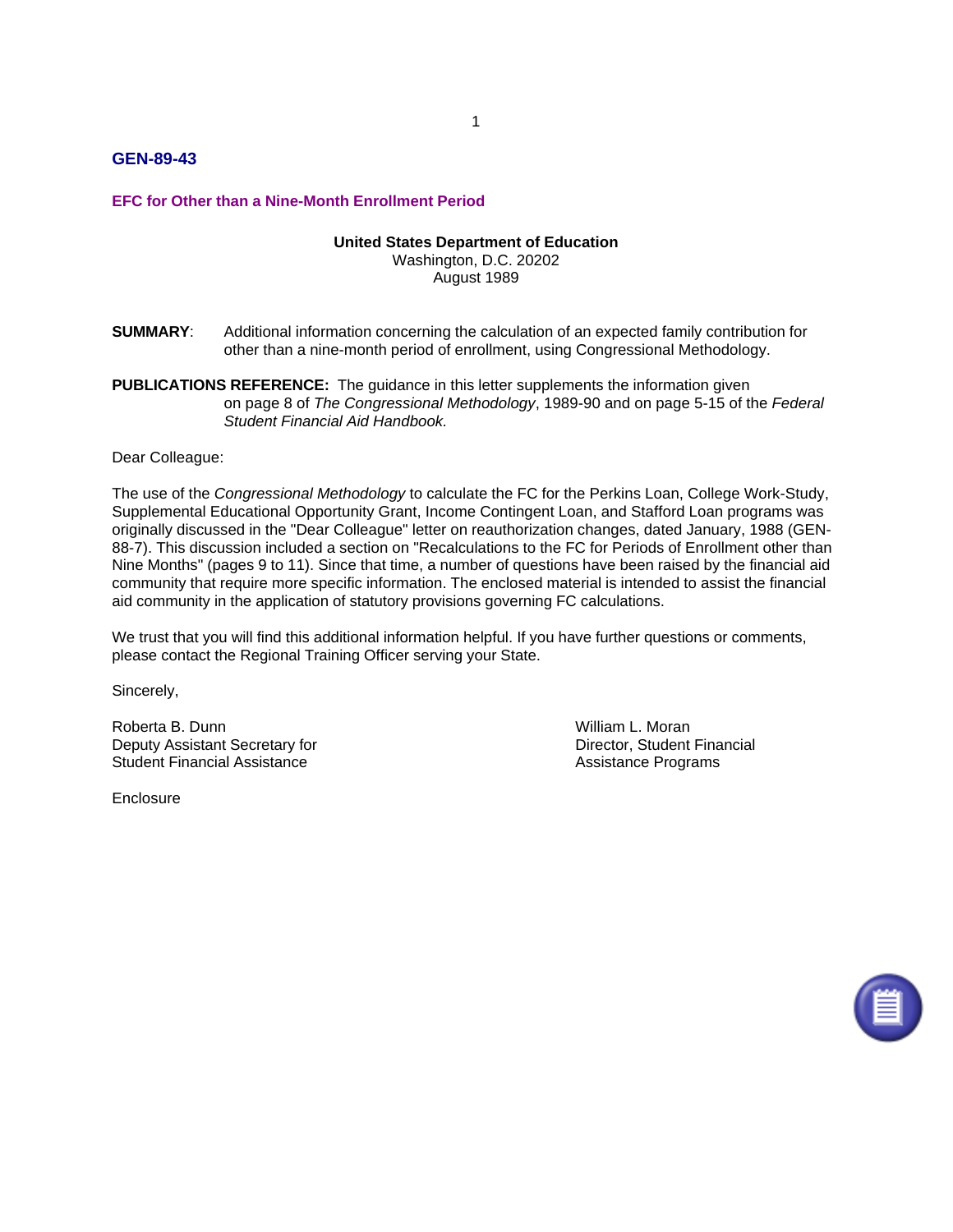#### 1 **Calculating the FC for Periods of Enrollment Other than Nine Months**

#### **Background**

The Higher Education Amendments of 1986 amended the law to specify how the family contribution (FC) was to be calculated for the campus-based, Income Contingent Loan, and Stafford Loan programs. This statutory need analysis methodology is known as "the Congressional Methodology," and became effective in the 1988-89 award year.

The FC calculations made by the Federal processing system and by need analysis servicers are based on the premise that a student is enrolled for nine months. However, the law specifies how to calculate the FC for a *dependent student* or an *independent student without dependents* who is enrolled for other than nine months. The law is silent on the treatment of the FC for an *independent student with dependents* who is enrolled for other than nine months.

As a convenience to schools, the Federal processing system prints a grid at the bottom of the Student Aid Report showing the FC figures for enrollments from 1 to 12 months long. The calculations that produce an FC for other than nine months' enrollment were first published in "Dear Colleague" GEN-88-7 (January 1988), and are included in the 1988-89 and 1989-90 versions of our publication *The Congressional Methodology*.

We have received a number of questions from financial aid administrators, need analysis servicers, and others relating to these calculations. In response, we have developed the following basic principles and questions and answers. Statutory citations are provided on the last page for reference.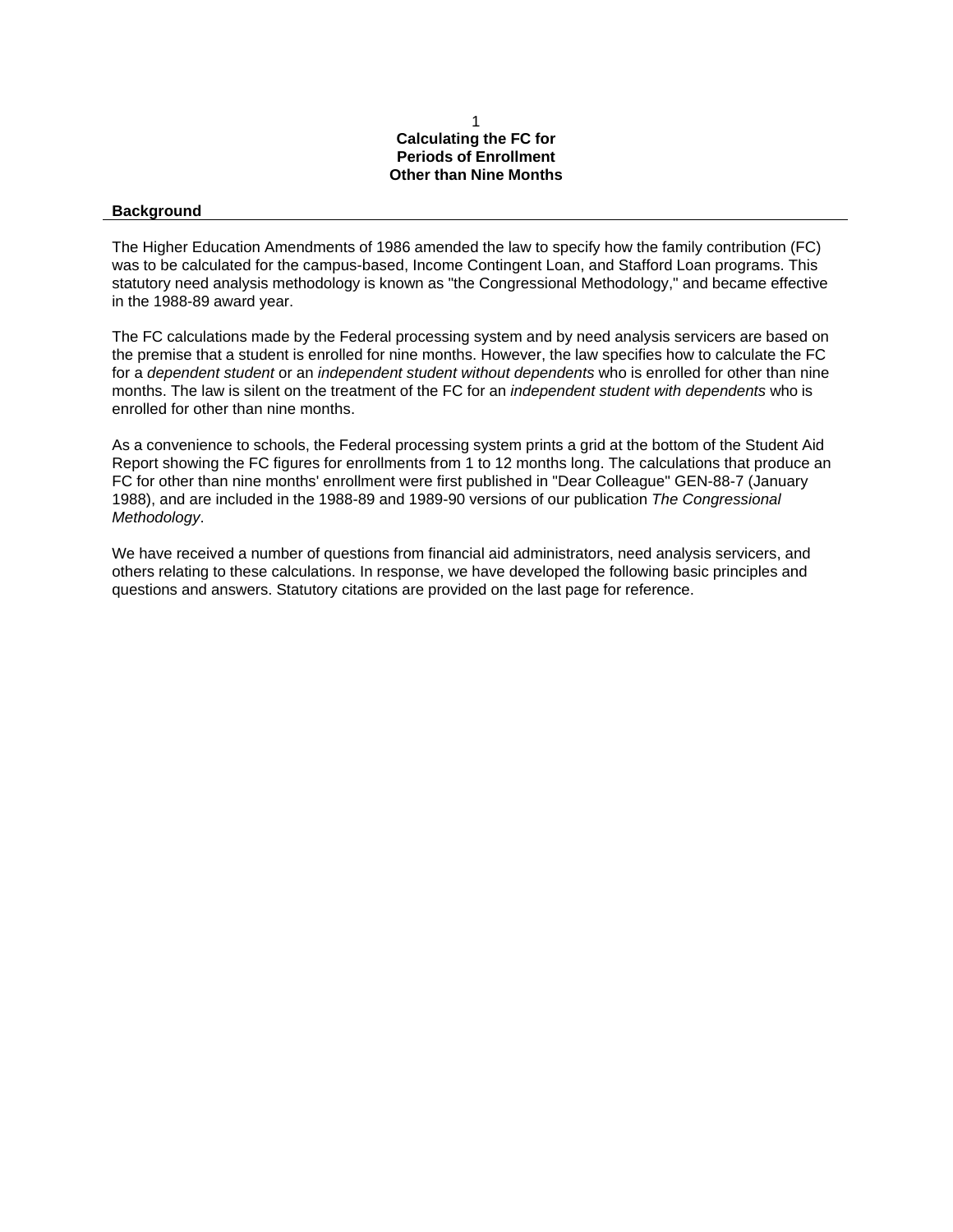#### **Applicable Principles**

- 1. The law uses the terms "enrollment periods other than nine months" and "periods of nonenrollment." The Department considers it reasonable to interpret a "nine-month period of enrollment" as a period of 8  $\frac{1}{2}$  to 9  $\frac{1}{2}$  months, and a "period of non enrollment" as the difference between a period of enrollment and a 12-month calendar year.
- 2. The need analysis process includes the awarding of aid, based on the difference between the cost of attendance and the FC (also taking into account resources for campus-based aid, and estimated financial assistance for Stafford Loans). A financial aid administrator, in establishing institutional policies and procedures, has the authority to develop standards applicable to any phase of the need analysis process. Standards, in this context, are:
	- determined by the institution,
	- established as a benchmark against which specific circumstances are compared,
	- universally applicable to all financial aid applicants or categories of applicants with similar characteristics.

These standards are used to:

- develop cost of attendance amounts to establish allowances for statutorily codified elements,
- package financial aid awards, and
- assure equitable treatment for all applicants in calculating the FC.

Because standards are based on the financial aid administrator's consideration of *all* financial aid applicants or categories of applicants with similar characteristics, determinations based on such standards are not subject to the requirements of "professional judgment" under Section 479A of the law. In other words, these determinations are not individual adjustments that must be documented in the student's file.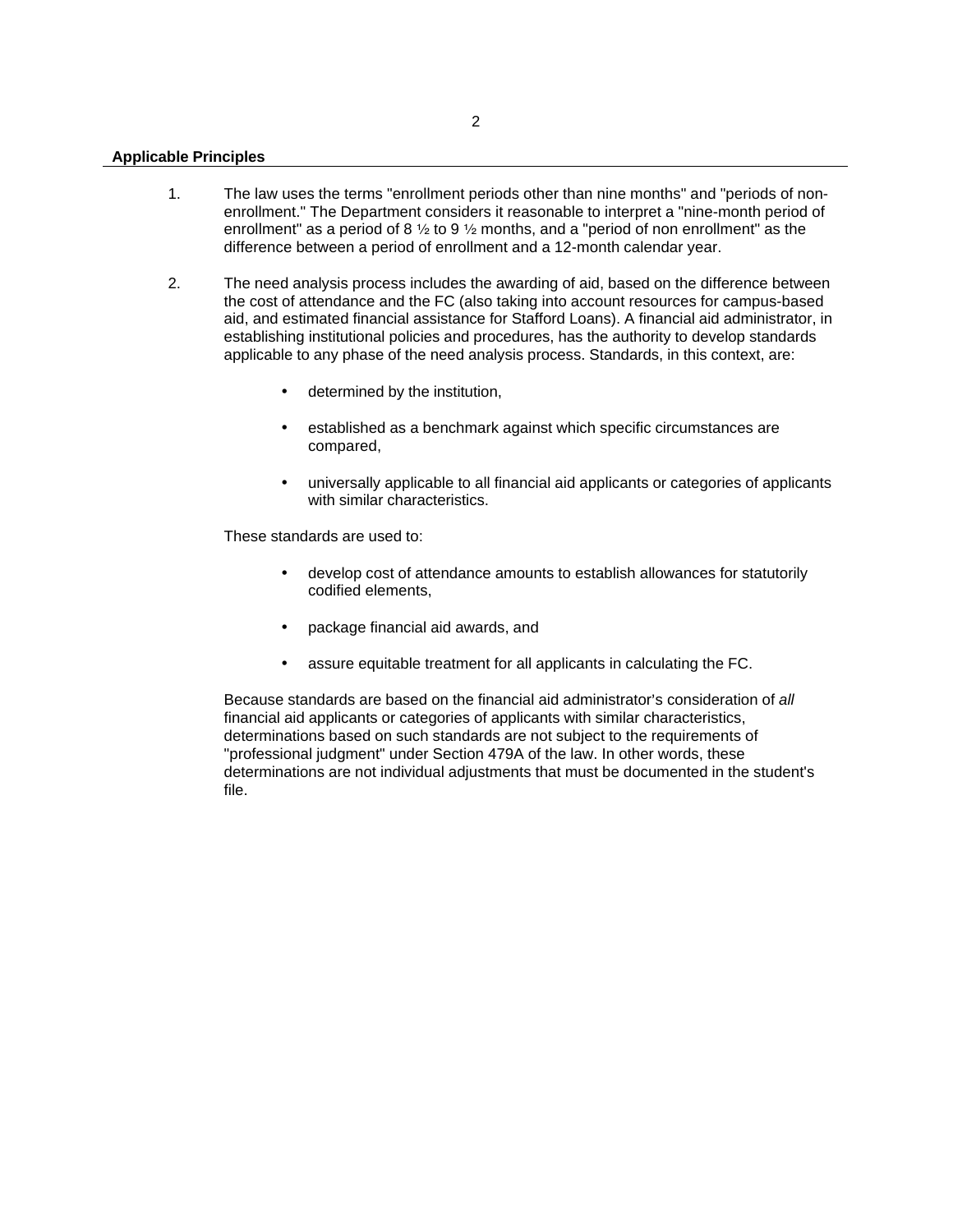- 3. The law does not specify how to calculate an FC for an *independent student with dependents* who is enrolled for more or less than nine months. However, since the need analysis for an *independent student with dependents* is similar to that for a dependent student's family, calculating an FC for a period of other than nine months for such a student (based on the dependent student model) would ensure comparable treatment for that student. If this treatment is adopted as a standard for all independent students with dependents, the use of "professional judgment" is not required.
- 4. The Department considers it reasonable, under the law, for institutions to develop standard FC calculations for periods of other than 9 months, based on the calendar length of the institution's educational programs. These calculations and allowances represent standards that are applied to all applicants for Federal student aid who are enrolled within a given institutional program. If the FC calculations for other than nine months are adopted as a standard for all students with similar characteristics, the use of "professional judgment" is not required.
- 5. Because the need analysis, award packaging, and disbursement processes are usually related to divisions within the program (or period of enrollment), it is appropriate to consider that the cost of attendance and the FC, as well as the awards, may be divided similarly. To reduce administrative burden, it is reasonable to pro-rate the awards, costs, or FC by academic terms, payment periods, or other divisions of the period of enrollment.
- 6. In all cases involving a question on the appropriate FC to be used, including pro-rating costs and the FC, the school must first determine the period of enrollment for its program(s) and perform a standard calculation for that period in accordance with Congressional Methodology. After the standard FC is calculated, the financial aid administrator may consider different circumstances affecting individual students or categories of students.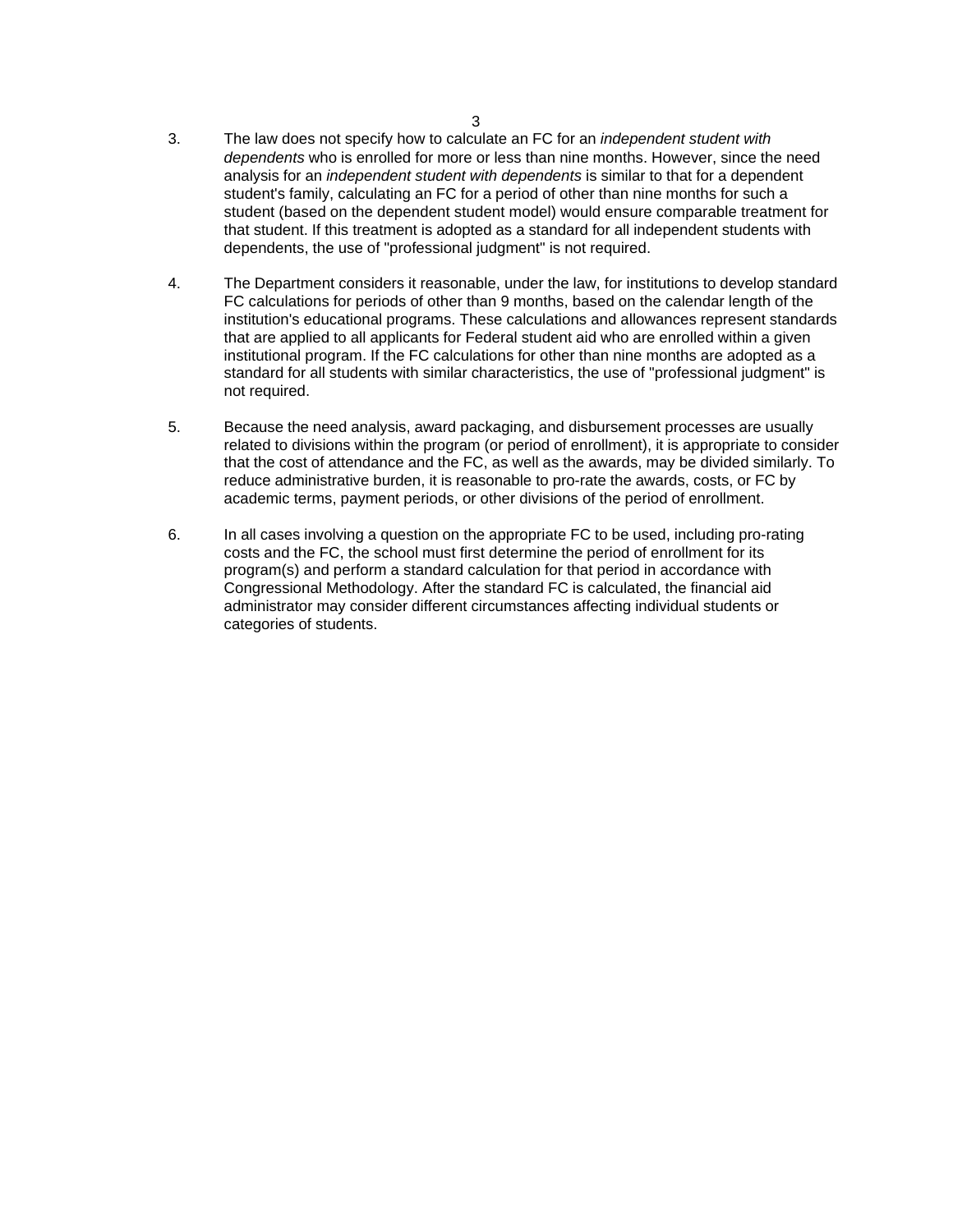1

1. **Question**: In addition to its nine-month programs, my school offers a six-month program. Must I recalculate the FC for students enrolled in the six-month program?

**Answer**: Yes. A calculation of an FC based on six months' enrollment is required for students in that program. A school may use the alternate FC for six-months' enrollment that is printed on the Student Aid Report (SAR)\*\*

2. **Question**: Must I use professional judgment authority (under Section 479A) when using the alternate FC for a period of enrollment other than nine months?

**Answer**: No. The alternate FC calculation may be adopted as a standard for all students enrolled for other than nine months, and does not require the use of professional judgment.

Of course, a financial aid administrator always has the authority to make individual adjustments to the cost of attendance or to the nine-month or alternate FC to take into account special circumstances.

3. **Question**: A dependent student submits an application for a full award year, and the school develops an award package based on a nine-month FC. The school makes a first disbursement of the student's campus-based aid at the beginning of the first semester. The student completes that semester, but then transfers to another school. How should the FC be calculated for this student?

**Answer**: Note that a strict interpretation of the calculation of an FC for less than nine months would require the school to pro-rate the parental contribution for the 4  $\frac{1}{2}$  months the student was enrolled, but the student's contribution would not be prorated. Thus, the FC for a transfer student would double-count the student's contribution (i.e., the FC at *both* schools would include a nine-month student contribution, even though the student only attended 4  $\frac{1}{2}$  months at each).

This problem can be avoided if both schools pro-rate their awards according to divisions within the enrollment period. The school's disbursement for the first semester is, in effect, a pro-ration of the student's awards, the cost of attendance, and the FC. Similarly, if the second school makes a semester award by dividing the nine-month award in half, this would have the same effect as dividing the FC and the student's cost of attendance in half.

<sup>\*</sup> The Federal processing system began printing alternate FCs on the bottom of the SAR for 1989-90 SARs printed in April of 1989.) or perform its own calculation. The alternate FC calculation is shown in the worksheets in *The Congressional Methodology* for dependent students and independent students without dependents. As noted earlier, a school may adopt the dependent student model to calculate an FC for independent students with dependents who are attending for other than nine months.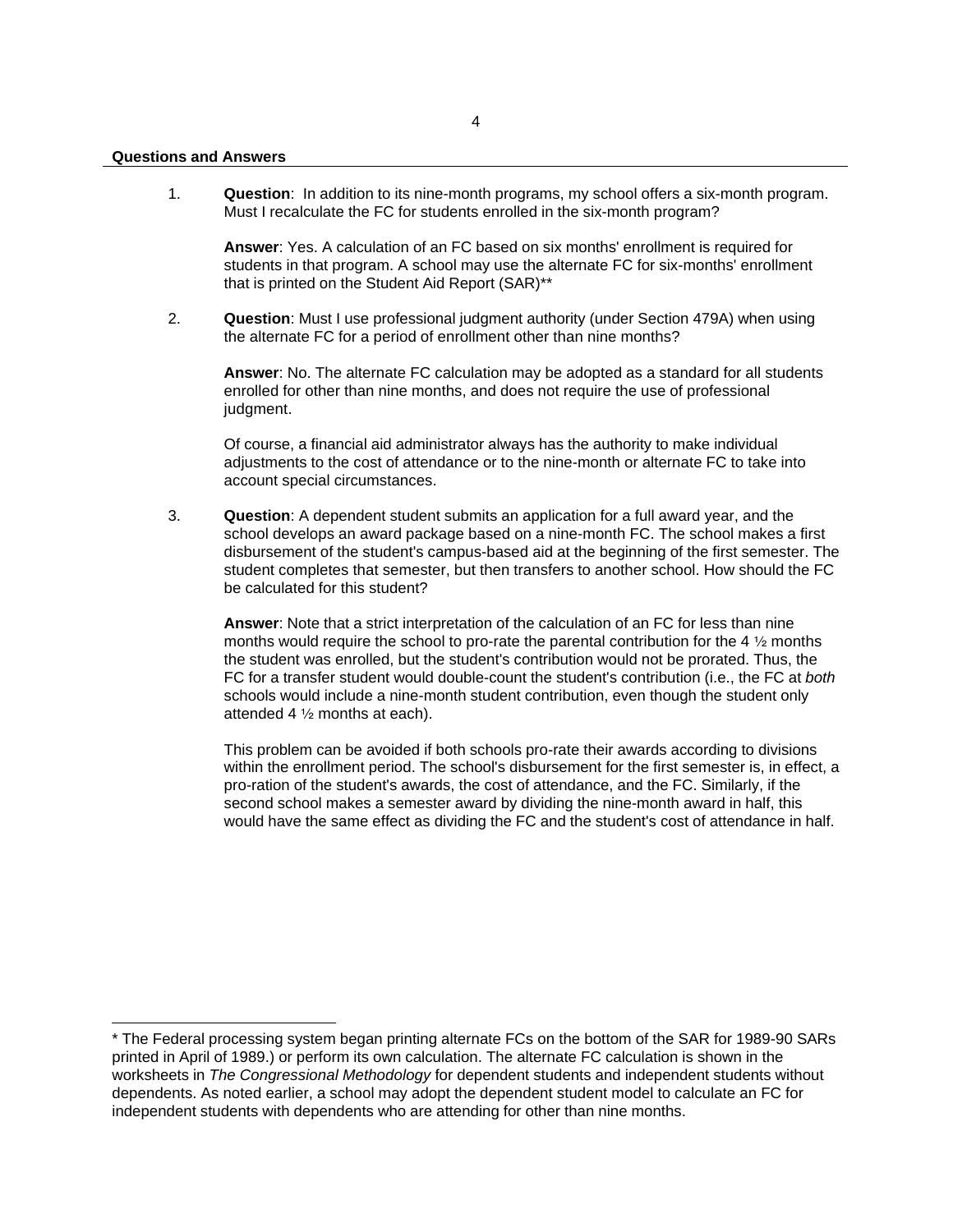4. **Question**: Must a school recalculate the FC for students who only attend one semester, or who transfer from the school after the first semester?

**Answer**: Assuming that the educational program is nine months length, the school should use the nine-month FC, and disburse by semesters. The FC need not be recalculated for students who attend only one semester, because the pro-rated disbursements effectively pro-rate the costs and the FC. (See Question 5 for a discussion of the expected student contribution.)

5. **Question**: The law specifies how to calculate the parental contribution for a period of other than nine-months, but does not provide a similar calculation for the dependent student's contribution. May a school adopt a standard calculation of the student's contribution for all dependent students who enroll for other than nine months?

**Answer**: The law specifies a single calculation for the dependent student's contribution, regardless of the length of time the student is enrolled. Generally, therefore, a school is required to use that standard calculation unless an individual adjustment is made based on professional judgment.

However, there are cases in which a school may adopt a standard calculation reflecting a dependent student contribution for other than nine months. For instance, if the student's earnings will exceed the mandatory self-help amount (i.e., \$700 or \$900), but will be earned while the student is in school, it would be unfair to expect the student to contribute nine-month's worth of earnings while enrolled for only 4  $\frac{1}{2}$  months. Thus, it would be reasonable to pro-rate the student's earnings based on the period of enrollment. Schools may develop policies that would treat all students in this situation equitably, rather than making an individual determination for each case. On the other hand, if the student's contribution is based on earnings from the summer preceding the period of enrollment, the student's contribution should not be pro-rated.

6. **Question**: May I pro-rate the minimum contribution from income for an independent student without dependents in the same way that I pro-rate the dependent student's contribution?

**Answer**: No. The law specifies a minimum expected contribution of \$1,200 from income to be available to meet the cost of attendance, regardless of the number of months in the period of enrollment. The minimum expected contribution may only be adjusted through the use of professional judgment authority.

However, as is the case with the dependent student, when the contribution exceeds the mandatory self-help amount (in this case, a \$1200 contribution) a similar approach could be taken to pro-rate the greater earnings expectation.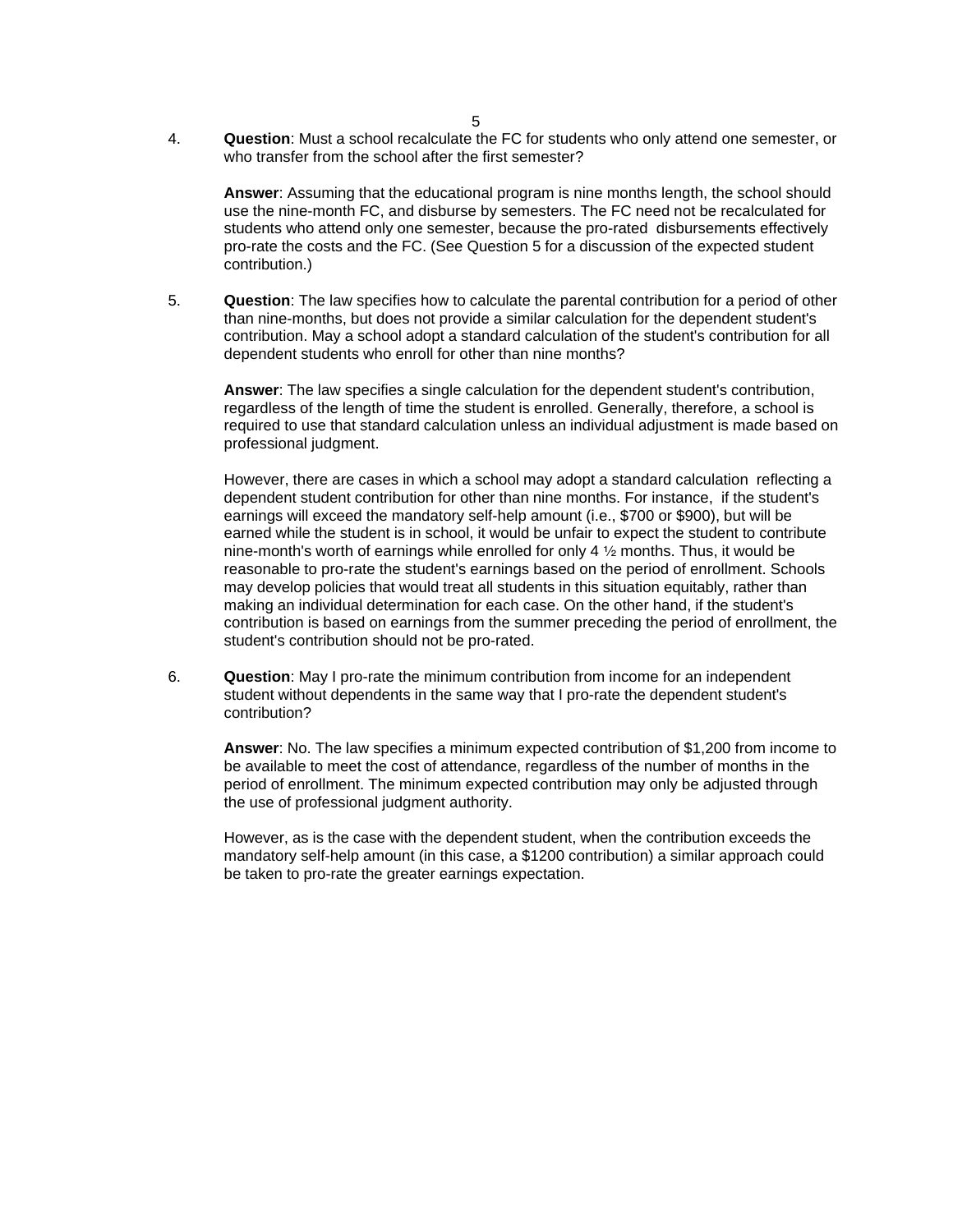7. **Question**: My school offers a 1500 clock hour program that normally requires thirteen months of attendance. However, students may elect to complete the program in ten months or eighteen months. May I use the same FC for all the students in the program?

**Answer**: No, a school must use an FC based on the student's actual period of enrollment. For instance, you might calculate a 12-month FC for the first year of the 13 and 18-month programs, and then calculate an FC for the remainder of the program as follows:

- 10-month program--Calculate an FC for 10 instead of 9 months.
- 13-month program--Calculate an FC for the first 12 months of the program, and a 1-month FC for the remaining month of the program.
- 18-month program--Calculate an FC for the first 12 months of the program, and a 6-month FC for the remainder of the program.

You may use these alternate FCs (for other than nine months) to make awards, which then would be pro-rated based on the divisions within the period of enrollment (e.g., on the basis of calendar time).

8. **Question**: My school enrolls students for a full academic year (nine months). Must the FC be recalculated for students who do not return for the second semester?

**Answer**: Not necessarily. Because the school used the standard nine-month FC and disbursed aid for the first semester accordingly, the FC can be considered to be prorated by semesters within the nine-month period of enrollment. Thus, you are not required to recalculate the FC (or repackage the award).

9. **Question**: How is an FC calculated for a student who attends a summer session?

**Answer**: If a student enrolls for a summer session and also plans to enroll for the following regular terms (the standard nine-month period of enrollment), the FC can be calculated based on a 12-month period of enrollment and the costs of attendance and awards may be divided among the academic periods within the period of enrollment.

If the student is only enrolling for summer session, you may use the alternate FC printed on the Student Aid Report, or calculate the FC for that period. If you wish to pro-rate the student contribution for a dependent student, you may establish this proration as a standard practice for all dependent students, rather than making individual adjustments.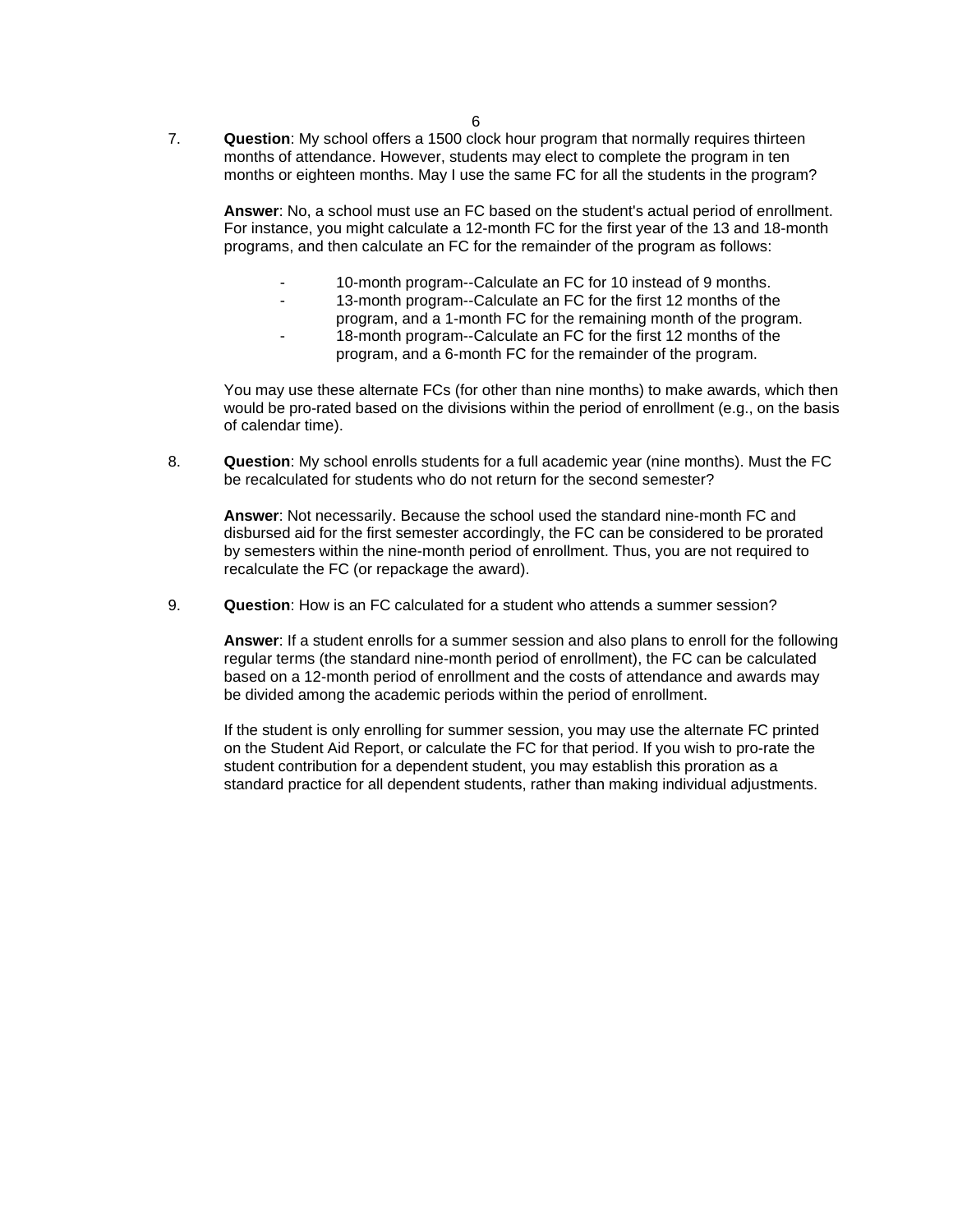10. **Question**: My school offers a three-year program that is based on three quarters per academic year, with continuous enrollment throughout the year. The periods of nonenrollment are limited to brief one or two-day breaks for major holidays. How is the FC used to award aid in this situation?

**Answer**: One solution would be to calculate a 12-month FC for your students, and then pro-rate the FC based on the academic periods within the academic year. An example is shown below for a program that provides four academic years of instruction in three calendar years (June 1988--May 1991).

| Academic<br>Year | <b>Calendar Period</b>      | The FC is equal to:                                             |
|------------------|-----------------------------|-----------------------------------------------------------------|
|                  | June 1988 - February 1989   | 75% of FC from base year 1987                                   |
|                  | March 1989 - November 1989  | 25% of FC from base year 1987<br>50% of FC from base year 1988  |
|                  | December 1989 - August 1990 | 50% of FC from base year 1988<br>25% of FC from base year 1989* |
|                  | September 1990 - May 199    | 75% of FC from base year 1989                                   |

\*Note: whenever a base-year FC has not been calculated because base-year data is not available due to the timing of the application processing cycle, the award can be based upon available data, in this case from a base-year 1988 FC.